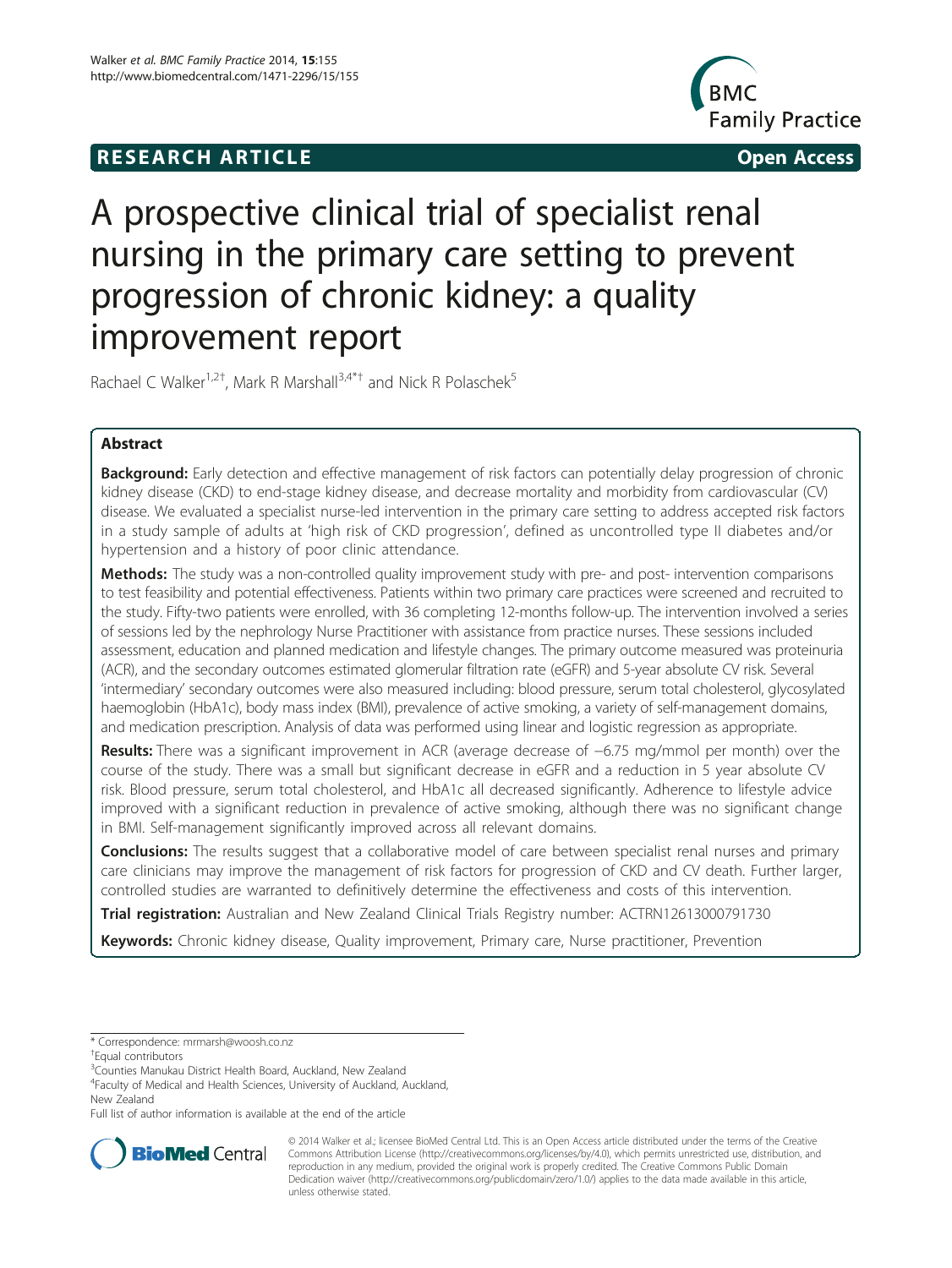# Background

Chronic kidney disease (CKD) is a global public health issue. In New Zealand, end stage kidney disease (ESKD) alone accounts for 1-2% of total health care expenditure, a figure comparable to that in the United Kingdom [\[1,2](#page-12-0)]. The group with highest attributable risk of progressive CKD is those with diabetes mellitus, and this risk is exacerbated by hypertension, obesity and dyslipidaemia [[3,4\]](#page-12-0). In addition, CKD is an independent risk factor for cardiovascular (CV) morbidity and mortality through reduced glomerular filtration rate (GFR) and proteinuria [[5,6](#page-12-0)]. In New Zealand, indigenous groups (Maori and Pacific peoples) are over represented in their rates of ESKD, accounting for 44% and 29% of those commencing renal replacement therapy in New Zealand, respectively [\[7](#page-12-0)]. These indigenous groups also have highest prevalence of CKD and associated risk factors for progression.

It is generally accepted that early detection and effective management of CKD is the prime strategy to reduce progression to ESKD, decrease CV morbidity and mortality, and ultimately limit resource consumption [[3,](#page-12-0)[8-10](#page-13-0)]. However despite this knowledge, efforts to manage CKD have not proven effective and the number of patients reaching ESKD continues to increase. Within New Zealand, there are numerous reported barriers that hamper effective management of CKD in the community including socio-economic factors, poor accessibility to primary care, poor health literacy, lack of knowledge of CKD and sub-optimally controlled diabetes and blood pressure [[11,12\]](#page-13-0). Alternative models of healthcare delivery are needed to address these issues.

A promising intervention is adjunctive support from nephrology Nurse Practitioners (NPs), which has been recently shown to reduce the rate of CKD progression and improve renal outcomes [\[13\]](#page-13-0). Although this intervention can be regarded as multifaceted, a key element in the role of NPs is coaching to improve self-management by patients. Although the researchers in the aforementioned study did not assess for change in self-management, there have been other randomized control trials (RCTs) involving specifically designed self-management interventions for CKD patients. These have shown measurable improvements in health behaviours and a reduction in the duration and number of hospital admissions [[14](#page-13-0)], although a recent systematic review of literature has highlighted the small effect of self-management interventions upon level of adherence [[15](#page-13-0)].

In 2010 the New Zealand Ministry of Health funded several initiatives to improve outcomes for New Zealanders with CKD through more effective management in the primary care setting. In New Zealand, secondary and tertiary services such as nephrology are provided free of charge to all patients through public hospitals funded by taxation. By contrast, primary care (where most CKD is managed) is provided in private medical practices, where consultations are only partially publicly subsidized. In this article, we describe a quality improvement intervention involving collaboration between a regional nephrology service and local primary care clinicians to manage a group of patients with CKD at high risk of progression. The intervention utilized the resource of a nephrology NP, who in New Zealand is a highly-trained specialist nurse practicing autonomously and able to assess, diagnose and prescribe within their scope of practice [\[16\]](#page-13-0). The Ministry of Health funded the time of the NP working with clinicians in their primary care practice, thus enabling the service to be free to the patients.

In this study, we present an evaluation of this intervention in order to demonstrate the clinical potential of the model of care. We employed the reporting framework suggested by the Standards for Quality Improvement Reporting Excellence (SQUIRE) publication guidelines for reporting healthcare quality improvement research [\(http://squire-statement.org/assets/pdfs/SQUIRE\\_](http://squire-statement.org/assets/pdfs/SQUIRE_guidelines_table.pdf) [guidelines\\_table.pdf](http://squire-statement.org/assets/pdfs/SQUIRE_guidelines_table.pdf) ) [\[17\]](#page-13-0).

# **Methods**

# Ethical issues

The study was approved by the Regional Ethics Committee (IRB00008714) of the New Zealand Ministry of Health (IORG0000895), conditional upon local ethics committee approval which was granted by the Institutional Review Board of the Hawke's Bay District Health Board after a full review of the study protocol. Patients were invited to participate in the intervention, given verbal and written information regarding the study and what their involvement would include, and informed that they were able to withdraw from participation at any stage.

# Setting

The geographical setting for this study was Hawke's Bay, New Zealand, a rural district situated on the east coast of New Zealand with a population of approximately 170,000. The population of Hawke's Bay is notable for a high degree of socioeconomic deprivation, with 26% of the population in the lowest two national deciles of deprivation. The area is also notable for a high prevalence of New Zealand Maori (the indigenous ethnic group), comprising 25% of the population compared to 15% nationally.

The intervention in this study was conducted by Hawke's Bay District Health Board Nephrology Service in collaboration with two primary care practices located in the highest areas of socioeconomic deprivation in the region. Each practice served a catchment at the time of between 5000–7000 people, with clinicians that included General Practitioners (GPs) and practice nurses,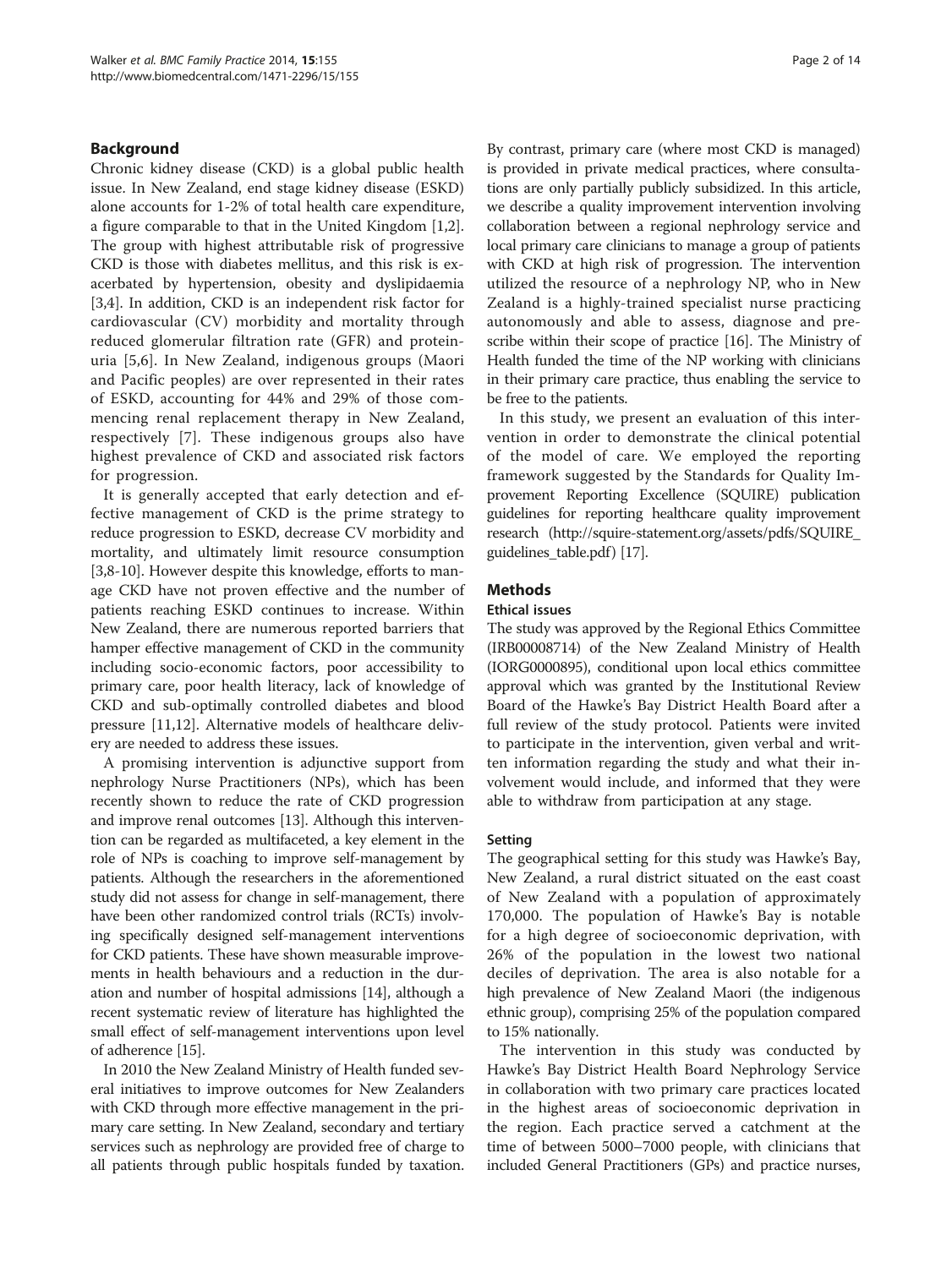<span id="page-2-0"></span>registered nurses employed to work with GPs within the practice.

Patients were studied over a 12 month period, with an accrual period from  $1<sup>st</sup>$  June 2011 to  $15<sup>th</sup>$  September 2011.

# Planning the intervention

Patients were screened and recruited through the primary care practices. Inclusion criteria required that all of the following conditions were met: 'high risk of CKD progression' (as defined below), age >18 years, diagnosis of type two diabetes mellitus, hypertension, and albuminuria defined as an albumin to creatinine ratio (ACR) >30 mg/mmol on at least three occasions separated by at least 1 week [\[18](#page-13-0)]. The main exclusion criterion was CKD due to renal parenchymal disease other than diabetic nephropathy. Patients at "high risk of CKD progression" were defined as those with at least 12 months of uncontrolled diabetes and/or hypertension (glycoslyated haemoglobin (HbA1c) >8% and blood pressure (BP) >140/ 90 mmHg [\[19,20](#page-13-0)]) and a history of poor attendance and engagement with their GP (history of unplanned nonattendance of 25% or more of scheduled appointments over the course of 12 months). Over 500 patients were

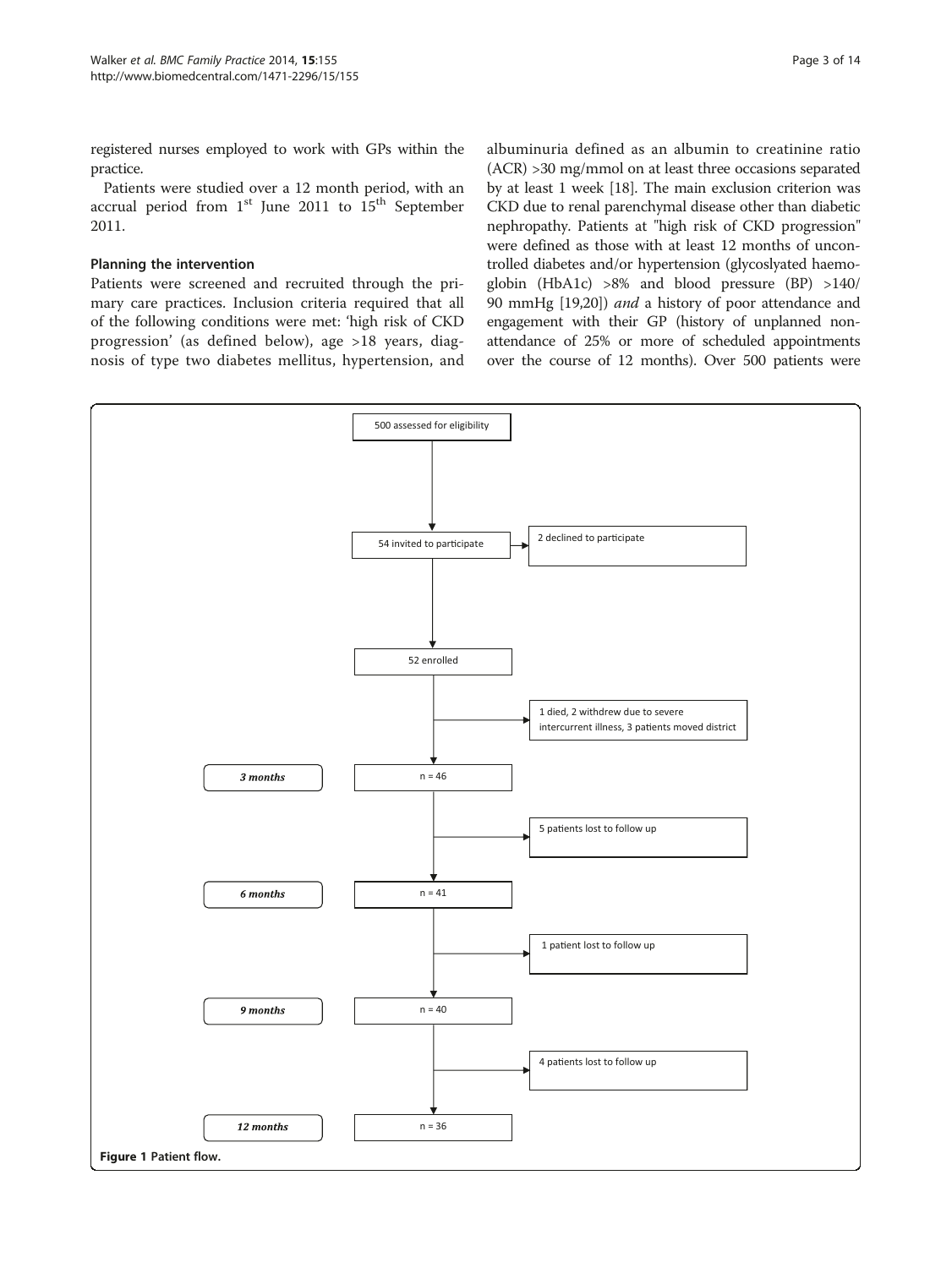<span id="page-3-0"></span>identified from the initial screen within the practices and fifty-four high risk patients were identified by the primary care teams as also meeting the criteria for poor attendance. These fifty-four were given written information and invitation to participate by their GP or practice nurse. All were subsequently re-contacted by phone to answer any questions, and offered an initial assessment. Fifty two patients subsequently enrolled and participated in the study (Figure [1\)](#page-2-0).

The intervention involved a series of sessions led by the nephrology NP with the assistance of the practice nurse. Patients were seen fortnightly for 12 weeks by the NP and the practice nurse, followed by a monitoring phase to 12 months. At baseline, a comprehensive patient history, health literacy and self-management assessment, physical assessment, and laboratory review was performed. Patient history included: medical history, family and social history and lifestyle behaviours including diet, smoking status, salt intake, exercise, and current knowledge of condition and medication. Physical assessment included office measurement of BP according to standardised protocol (JNC 7 [[21\]](#page-13-0)), pulse, height, weight, review of home capillary blood sugar records, and clinical cardiac assessment, conducted by the NP. Laboratory review included HbA1c, serum creatinine, estimated glomerular filtration rate (GFR), ACR and serum lipid levels.

Initial sessions involved tailored education and the development of individualised care plans based on best practice guidelines and using self-management and patient-centered theory utilizing the Flinders Chronic Care model [[22](#page-13-0)]. A detailed patient education package was developed for the study and included information on diabetes and its complications, blood pressure management, lifestyle modifications, medication adherence, smoking cessation and dietary advice including low salt intake (dietary sodium intake less than 2.3 g/day). All patients were also given a booklet on self-management developed for the study where they could record all clinical results, self-care goals, individualised medication charts and other important information.

Subsequent sessions involved implementation of the individualized care plans, re-assessment of patients and management plan changes and implementations as required. A stepwise BP protocol was developed for the project with titration of antihypertensives at each fortnightly review to target a BP of 130/80 mmHg [\[19,20,23](#page-13-0)]. The protocol of medication escalation involved the stepwise addition of angiotensin converting enzyme inhibitors (ACEi) or angiotensin receptor blockers (ARB), thiazide diuretic, calcium channel blocker, and beta blocker or alpha blocker. Patients were provided with free transport to their study appointments, and all medications subjected to usual patient payments and subsidies without additional

cost or reimbursement. All patients in the study continued to receive usual health care (appointments as requested by patients or scheduled chronic disease management routine appointments, which are in general less than 15 minutes and 3 monthly at most) from their GP and primary health care team. Patients underwent baseline and three monthly

|             | Table 1 Clinical characteristics of the study cohort |  |  |
|-------------|------------------------------------------------------|--|--|
| at baseline |                                                      |  |  |

| Variable                                   |                             |                   |  |
|--------------------------------------------|-----------------------------|-------------------|--|
| Number                                     | Ν                           | 52                |  |
| Practice                                   | A                           | 28 (54)           |  |
|                                            | B                           | 24 (46)           |  |
| Age                                        | Years                       | 57.5 (47-64)      |  |
| Gender                                     | Male                        | 25 (48)           |  |
|                                            | Female                      | 27 (52)           |  |
| Ethnicity                                  | New Zealand<br>European     | 5(10)             |  |
|                                            | Cook Island<br>Maori/Samoan | 10 (19)           |  |
|                                            | New Zealand<br>Maori        | 37 (71)           |  |
| Appropriate secondary specialist care      |                             | 15 (29)           |  |
| Total chronic medical illness burden       | CIRS Score                  | 6.92(2.27)        |  |
| 2 or more diagnoses (CIRS domains)         | $\frac{0}{0}$               | 33                |  |
| 3 or more diagnoses (CIRS domains)         | $\frac{0}{0}$               | 3                 |  |
| 4 or more diagnoses (CIRS domains)         | $\frac{0}{0}$               | $\Omega$          |  |
| Albumin to creatinine ratio                | mg/mmol                     | 34.9 (14.2-150.9) |  |
| 5-year absolute cardiovascular risk        | $\frac{0}{0}$               | $20(15-27)$       |  |
| <b>Estimated GFR</b>                       | mL/min/1.73 m <sup>2</sup>  | 63 (48-77)        |  |
| Systolic BP                                | mmHq                        | 150 (144.5-160)   |  |
| Diastolic BP                               | mmHq                        | 90 (80-110)       |  |
| Serum total cholesterol                    | mmol/L                      | $5.25(4.1-6)$     |  |
| Glycosylated haemoglobin                   | $\frac{0}{0}$               | 8.8 (7.7-10.7)    |  |
| Body mass index                            | $\text{kg/m}^2$             | 37 (32.5-43.5)    |  |
| Active smoking                             |                             | 18 (35)           |  |
| Self-management                            | Score                       |                   |  |
| Overall score (scale 0 to 104)             |                             | 82 (72-91)        |  |
| Knowledge of medications (scale 0 to 8)    |                             | $6(5-8)$          |  |
| Knowledge of condition (scale 0 to 8)      |                             | $6(4-7)$          |  |
| Medication adherence (scale 0 to 8)        |                             | $8(5-8)$          |  |
| Healthy lifestyle (scale 0 to 8)           |                             | $6(4-8)$          |  |
| Prescribed aspirin                         | $\frac{0}{0}$               | 31 (60)           |  |
| Prescribed ACFi / ARBs                     | $\%$                        | 45 (87)           |  |
| Prescribed HMG-CoA reductase<br>inhibitors | $\frac{0}{0}$               | 32 (62)           |  |
| Number of prescribed<br>anti-hypertensives | n                           | $2(1-3)$          |  |

All data are presented as n (%) or median (IQR).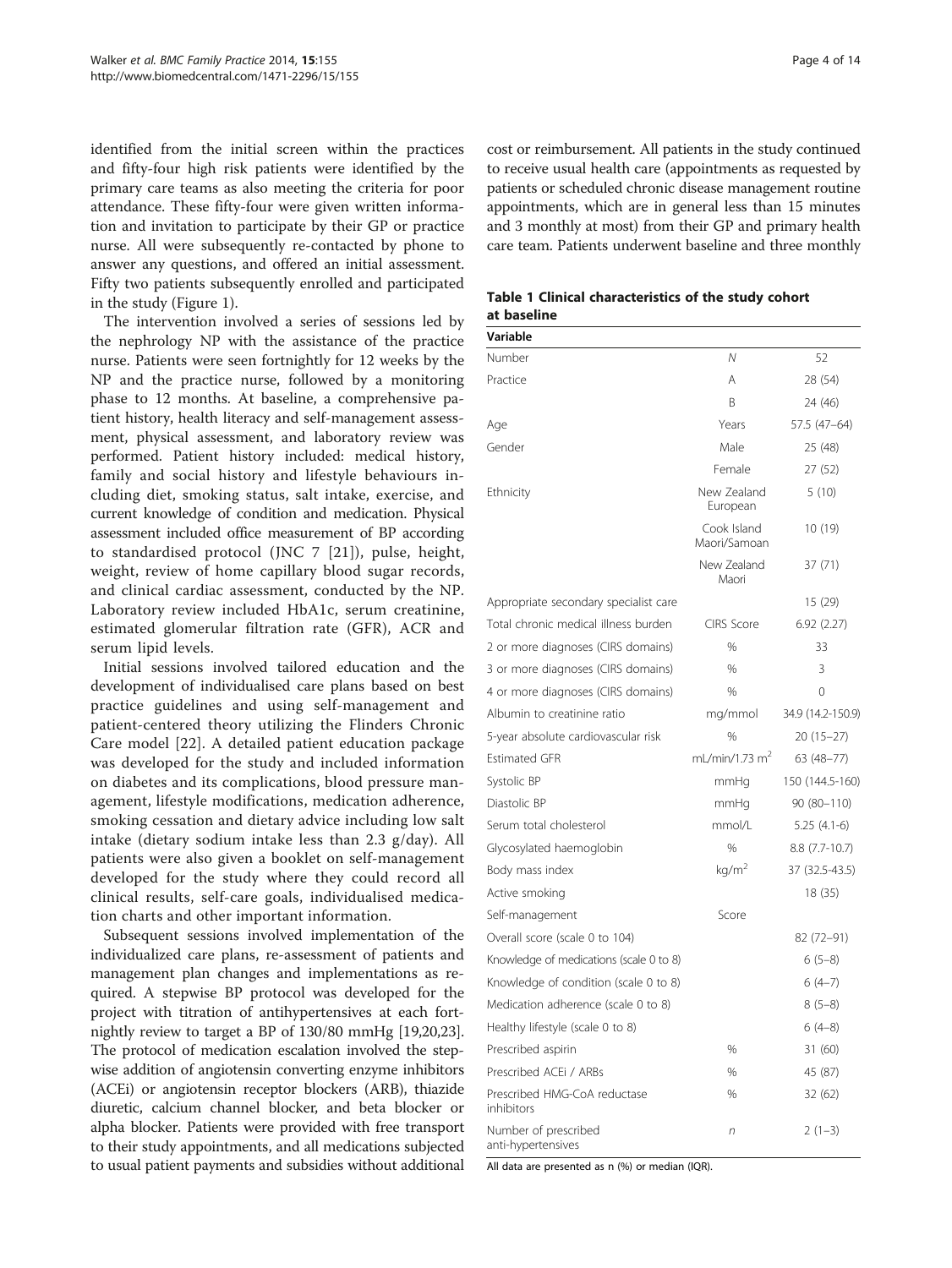<span id="page-4-0"></span>Table 2 Frequency of New Zealand deprivation scores

| <b>Deprivation score</b> | Frequency | Percent | <b>Cumulative percent</b> |
|--------------------------|-----------|---------|---------------------------|
| 1                        | 1         | 1.9     | 2.0                       |
| 2                        |           | 1.9     | 4.0                       |
| 3                        |           | 1.9     | 6.0                       |
| 4                        |           | 1.9     | 8.0                       |
| 7                        | 1         | 1.9     | 10.0                      |
| 8                        | 3         | 5.8     | 16.0                      |
| 9                        | 13        | 25.0    | 42.0                      |
| 10                       | 29        | 55.8    | 100.0                     |
| Total                    | 50        | 96.2    |                           |
| Missing                  | 2         | 3.8     |                           |
| Total                    | 52        | 100.0   |                           |

assessments of study end-points over the period of observation. All patient information and results was entered directly into the primary care health care record.

# Planning the study of the intervention

We chose a validated method of measuring and describing the co-morbidities and multi-morbidity in the patient

cohort. We extracted co-morbidity data from the medical history of patient records, and classified multi-morbidity using the Cumulative Illness Rating Scale (CIRS) [[24](#page-13-0)]. This scale has been validated and applied in primary care settings, and has been used widely including the Australasian setting [\[25\]](#page-13-0). The scale rates the presence and severity of illness in 14 organ systems to provide an index of total chronic medical illness burden [[26](#page-13-0)]. In this study, we assessed multimorbidity using 3 operational definitions: namely, 2 or more diagnoses (or CIRS domains), 3 or more diagnoses (or CIRS domains), and 4 or more diagnoses (or CIRS domains). We assessed the socioeconomic status of the patient cohort using the NZDep score, which combines nine variables from the census that reflect eight domains of deprivation (income, home ownership, social support, employment, academic qualifications, living space, access to a telephone, access to a car). The index provides a score for each meshblock in New Zealand, which are defined geographical areas defined by Statistics New Zealand containing a median number of approximately 87 people in 2006. The NZDep score divides New Zealand into deciles, e.g. a value of 10 indicates the meshblock is in the most deprived 10% of the New Zealand population, and a value of 1 indicates that the meshblock is in the least deprived [[27](#page-13-0)].

Table 3 Change in observed outcome as a function of time

| <b>Primary outcome</b>                               | Change per unit per month (linear), or change<br>in odds ratio per month (binary categories) | (95% Confidence Interval) | P Value |
|------------------------------------------------------|----------------------------------------------------------------------------------------------|---------------------------|---------|
| <b>ACR</b>                                           | $-6.75$                                                                                      | $-10.98, -2.52$           | 0.002   |
| Secondary outcomes                                   |                                                                                              |                           |         |
| <b>Estimated GFR</b>                                 | $-0.34$                                                                                      | $-0.55, -0.12$            | 0.002   |
| 5-year absolute cardiovascular risk                  | $-0.24$                                                                                      | $-0.40, -0.09$            | 0.002   |
| "Intermediary" secondary outcomes - participant      |                                                                                              |                           |         |
| Systolic blood pressure (mmHg)                       | $-1.65$                                                                                      | $-2.02, -1.28$            | < 0.01  |
| Diastolic blood pressure (mmHg)                      | $-1.07$                                                                                      | $-1.33, -0.81$            | < 0.001 |
| Serum total cholesterol (mmol/L)                     | $-0.05$                                                                                      | $-0.08, -0.02$            | 0.002   |
| HbA1c (%)                                            | $-0.09$                                                                                      | $-0.13, -0.06$            | < 0.001 |
| BMI ( $kg/m2$ )                                      | $-0.06$                                                                                      | $-13, -0.008$             | 0.08    |
| Active smoking (odds ratio)                          | 0.69                                                                                         | 0.54, 0.88                | 0.003   |
| Self-management                                      |                                                                                              |                           |         |
| Overall score (scale 0 to 104)                       | 1.11                                                                                         | 0.72, 1.50                | < 0.001 |
| Knowledge of medications (scale 0 to 8)              | 0.17                                                                                         | 0.12, 0.22                | < 0.001 |
| Knowledge of condition (scale 0 to 8)                | 0.14                                                                                         | 0.10, 0.18                | < 0.001 |
| Medication adherence (scale 0 to 8)                  | 0.05                                                                                         | 0.001, 0.09               | 0.044   |
| Healthy lifestyle (scale 0 to 8)                     | 0.06                                                                                         | 0.02, 0.11                | 0.005   |
| "Intermediary" secondary outcomes - provider         |                                                                                              |                           |         |
| Prescribed aspirin (odds ratio)                      | 1.61                                                                                         | 1.23, 2.11                | < 0.001 |
| Prescribed ACEI/ARB (odds ratio)                     | 1.97                                                                                         | 1.04, 3.72                | 0.037   |
| Prescribed HMG-CoA reductase inhibitors (odds ratio) | 1.26                                                                                         | 1.08, 1.46                | 0.003   |
| Number of prescribed anti-hypertensives              | 0.05                                                                                         | 0.03, 0.07                | < 0.001 |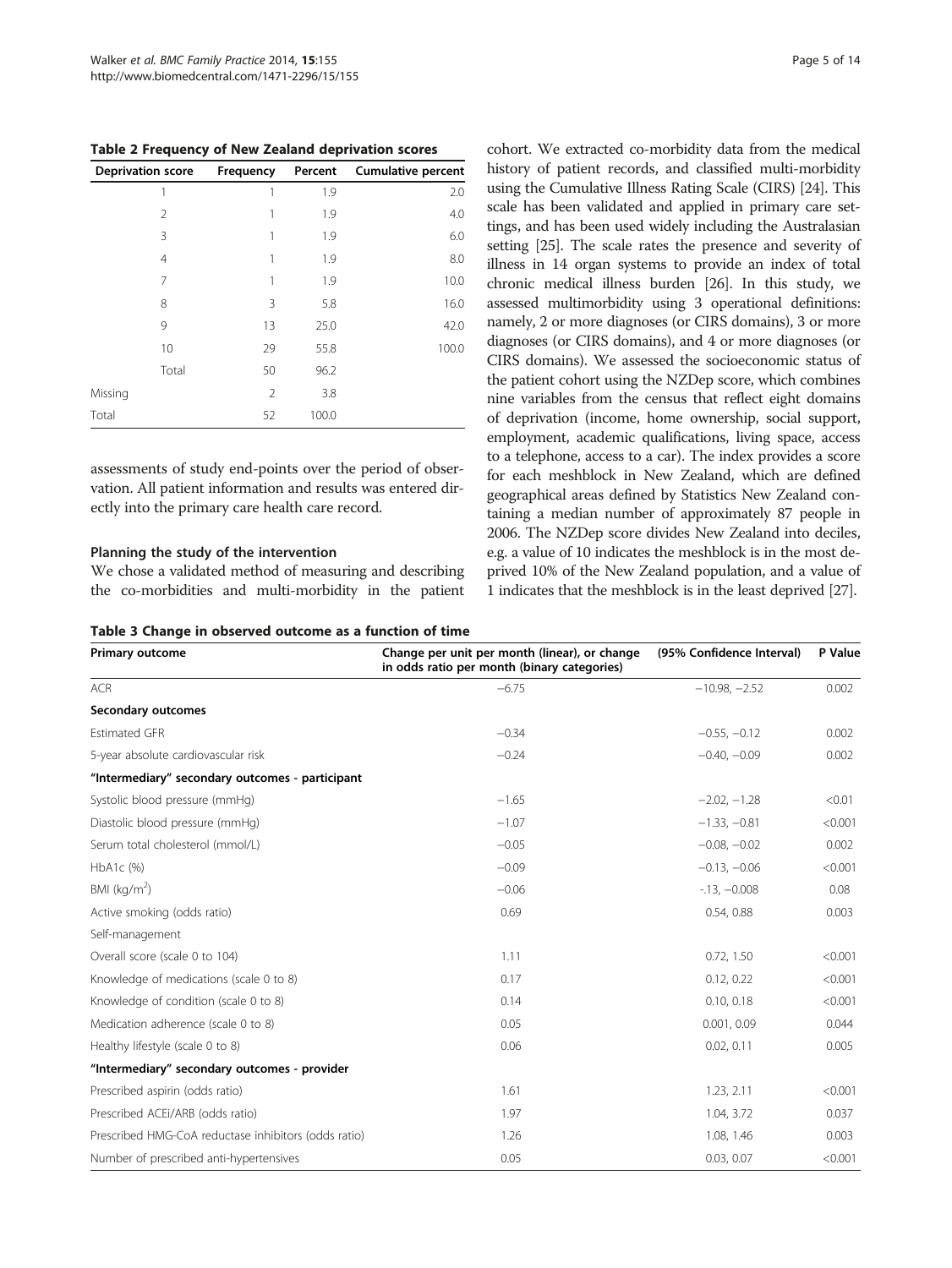<span id="page-5-0"></span>

absolute cardiovascular risk (%) over the period of observation. Individual participant trajectories are illustrated in the overlaid line plots in the left panels, and the trajectory for the cohort in the boxplots in the right panels (the central line represents the median, the box the first and third quartile, and the whiskers  $1.5 \times$  the interquartile range).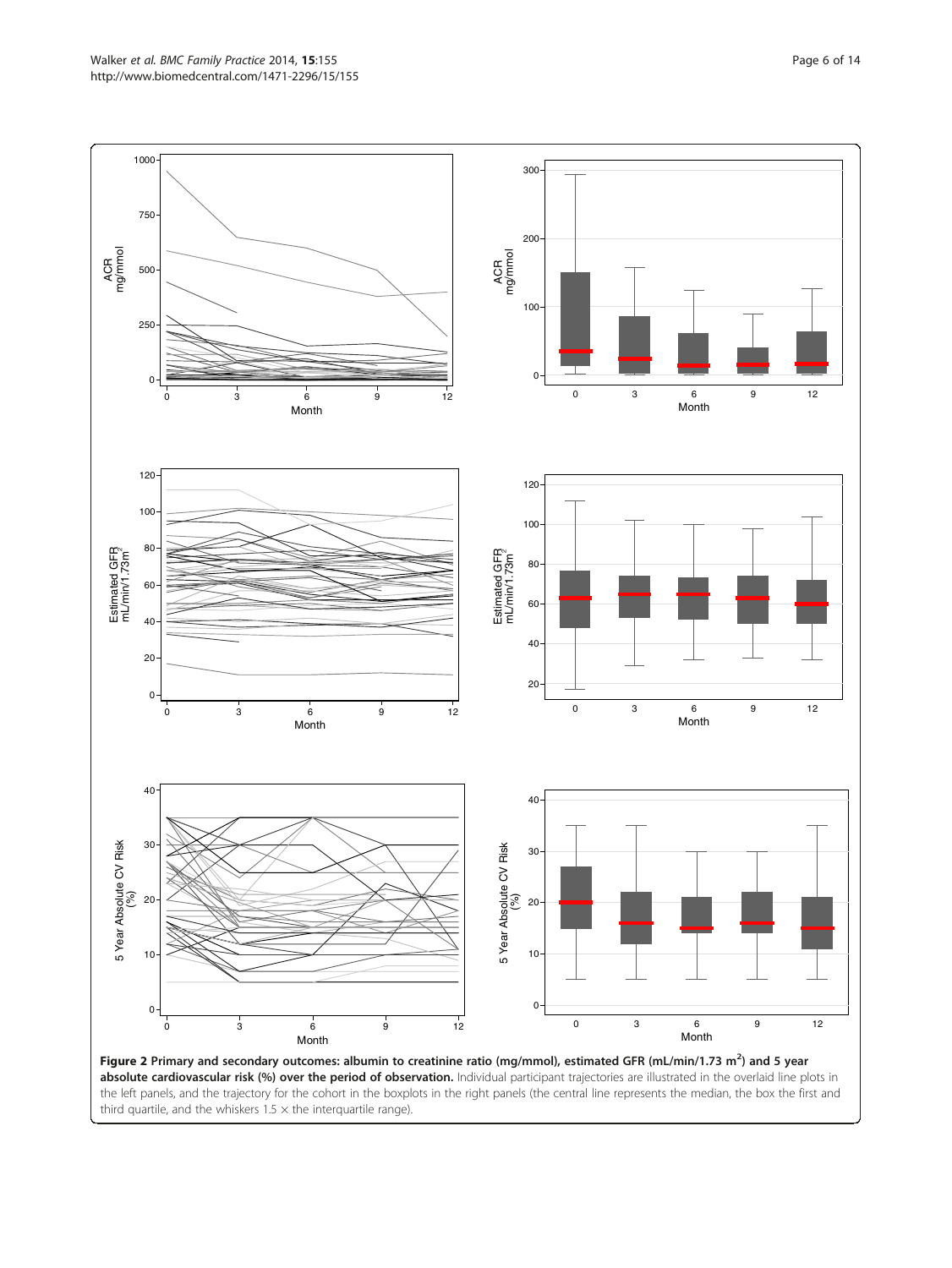Walker et al. BMC Family Practice 2014, 15:155 Page 7 of 14 http://www.biomedcentral.com/1471-2296/15/155

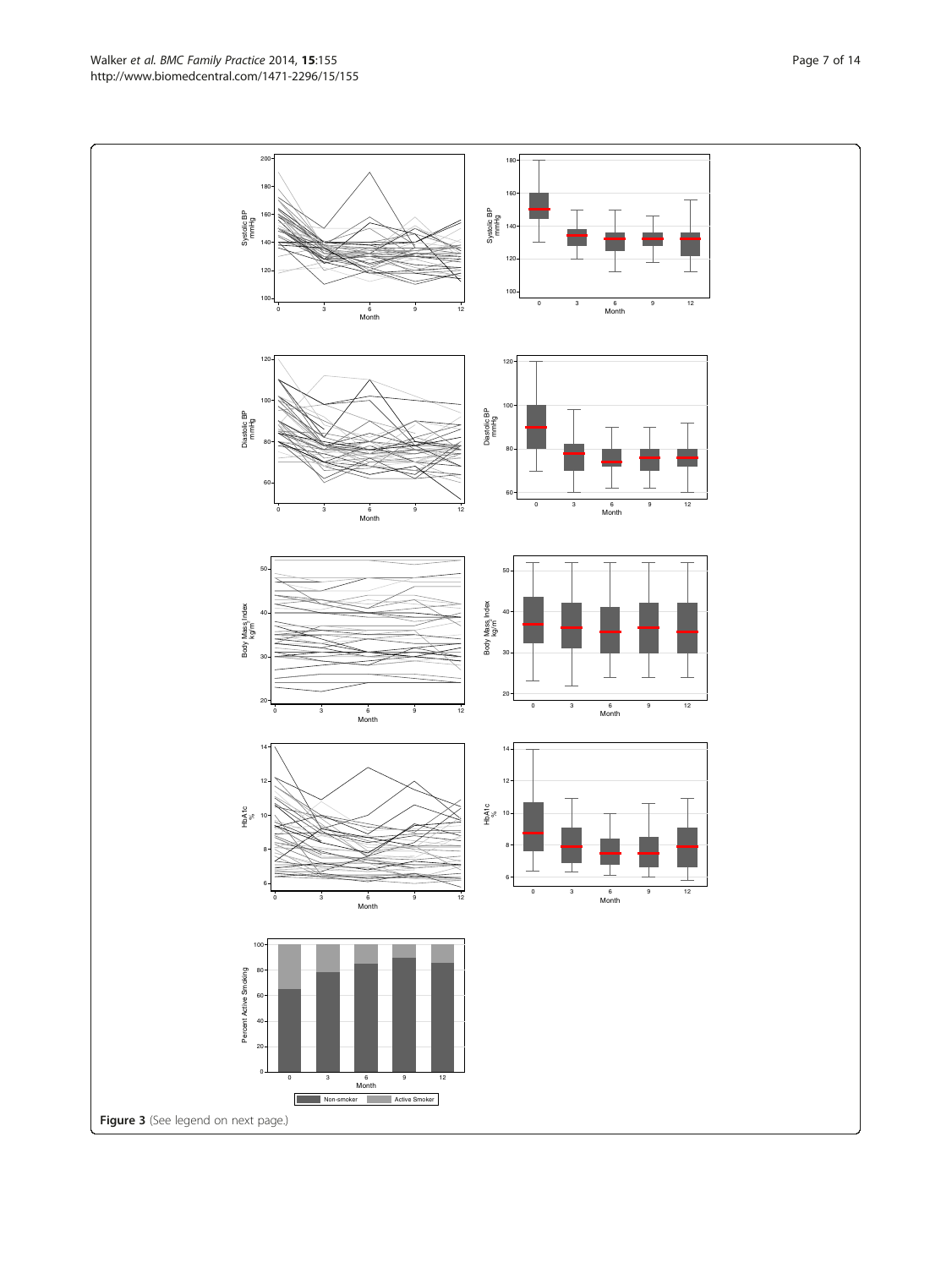#### <span id="page-7-0"></span>(See figure on previous page.)

Figure 3 'Intermediary' secondary outcomes related to the patient: BP (mmHg), serum total cholesterol, BMI (kg/m<sup>2</sup>), HbA1c (%), prevalence of active smoking over the period of observation. For continuous variables, individual participant trajectories are illustrated in the overlaid line plots in the left panels, and the trajectory for the cohort in the boxplots in the right panels (the central line represents the median, the box the first and third quartile, and the whiskers  $1.5 \times$  the interquartile range). For categorical variables, bar plots indicate proportions for the entire cohort.

We assessed the outcomes of implementing the quality improvement program through the attendance of the participants to appointments, the attendance of both the NP and the practice nurse for the combined clinics, and staff satisfaction.

We measured the overall clinical impact of the quality improvement program through assessment of study outcomes over the 12 month period of the intervention. Measurements of outcomes (other than for health knowledge, medication knowledge, and self-management) were made at baseline, and endpoints consisted of measurements at 3, 6, 9 and 12 months. Measurements of health knowledge, medication knowledge, and self-management were made at baseline, and endpoints consisted of measurements at 3 and 12 months.

The primary outcome was proteinuria, assessed as the ACR on a random urine specimen taken prior to or at the combined clinic consultation. The secondary outcomes were: estimated GFR as assessed from serum creatinine and the 175 4-variable MDRD equation [[28](#page-13-0)] (which to date remains the standard method rather than the CKD-EPI formula throughout New Zealand), and 5-year absolute cardiovascular risk (defined as the likelihood of a cardiovascular event over 5 years) [\[23\]](#page-13-0).

We also assessed 'intermediary' secondary outcomes. These outcomes were either related to processes of care, or related to clinical outcomes accepted as being intermediate on casual pathways leading to either progression of CKD or to increased cardiovascular risk. Such outcomes were chosen as being the most likely mechanisms through which the study intervention might improve outcomes.

For intermediary secondary outcomes related to the participant, we assessed BP according to standardised protocol (JNC 7 [[21](#page-13-0)]), serum total cholesterol, BMI, HbA1c and the prevalence of active smoking through patient clinical records. We assessed overall selfmanagement, overall medical knowledge (knowledge of condition and medication), adherence to medication and adoption of a healthy lifestyle through a self-management reporting scale (Partners In Health Score, PIH score) [[29\]](#page-13-0). The PIH score and questionnaire was developed for the Australian healthcare context, and is used to assess changes in patient self-management knowledge, skill and ability. The assessments are made from both the patient's own perspective and from the perspective of the treating clinician. The ratings span across twelve domains, or

areas of patient knowledge and health-related behaviour. The PIH scores provide a validated longitudinal record of how well patients are coping with and managing their chronic conditions [[29](#page-13-0)].

For intermediary secondary outcomes related to the provider, we assessed prescribing patterns through patient clinical records.

Laboratory measurements were made in a central laboratory using standardized equipment (Abbott Aeroset®, Abbott Laboratories (N.Z.) Limited, Auckland, New Zealand). Serum creatinine assays were performed using the Jaffe method, and calibrated to isotope dilution mass spectroscopy.

#### Methods evaluation and analyses

The study data are in the form of a cross-sectional timeseries, otherwise known as a panel, with repeated clinical observations obtained from the same patient over time. The data produce an unbalanced panel, as a result of missing observations pertaining to both truly missing data and also observations that are recorded during some months but not others. Of note, all study data from all participants were modelled, including baseline and follow-up results for those who died and dropped out, up until the time of their termination within the study.

We conducted the analysis of study data using regression models within Stata 12.1 MP software (College Station, TX, USA). For continuous data, we used linear models (xtreg procedure) and for categorical ones we used logistic models (xtlogit procedure). To account for internal correlation between repeated patient observations, a random effect model was used for each dependent variable that included all data from all time periods simultaneously, with observations over time from the same patient sharing the same random effects, assuming different random effects for different patients. To account for non-response bias, regression coefficients were estimated using the maximum likelihood method. Time was modelled as a continuous variable, and all coefficients are the modelled change in each parameter per month, with the p value referring to the significance of this change over time.

# Results

# **Participants**

Of the original 52 participants, 36 were still available for follow-up 12 months later (see Figure [1](#page-2-0)). Baseline clinical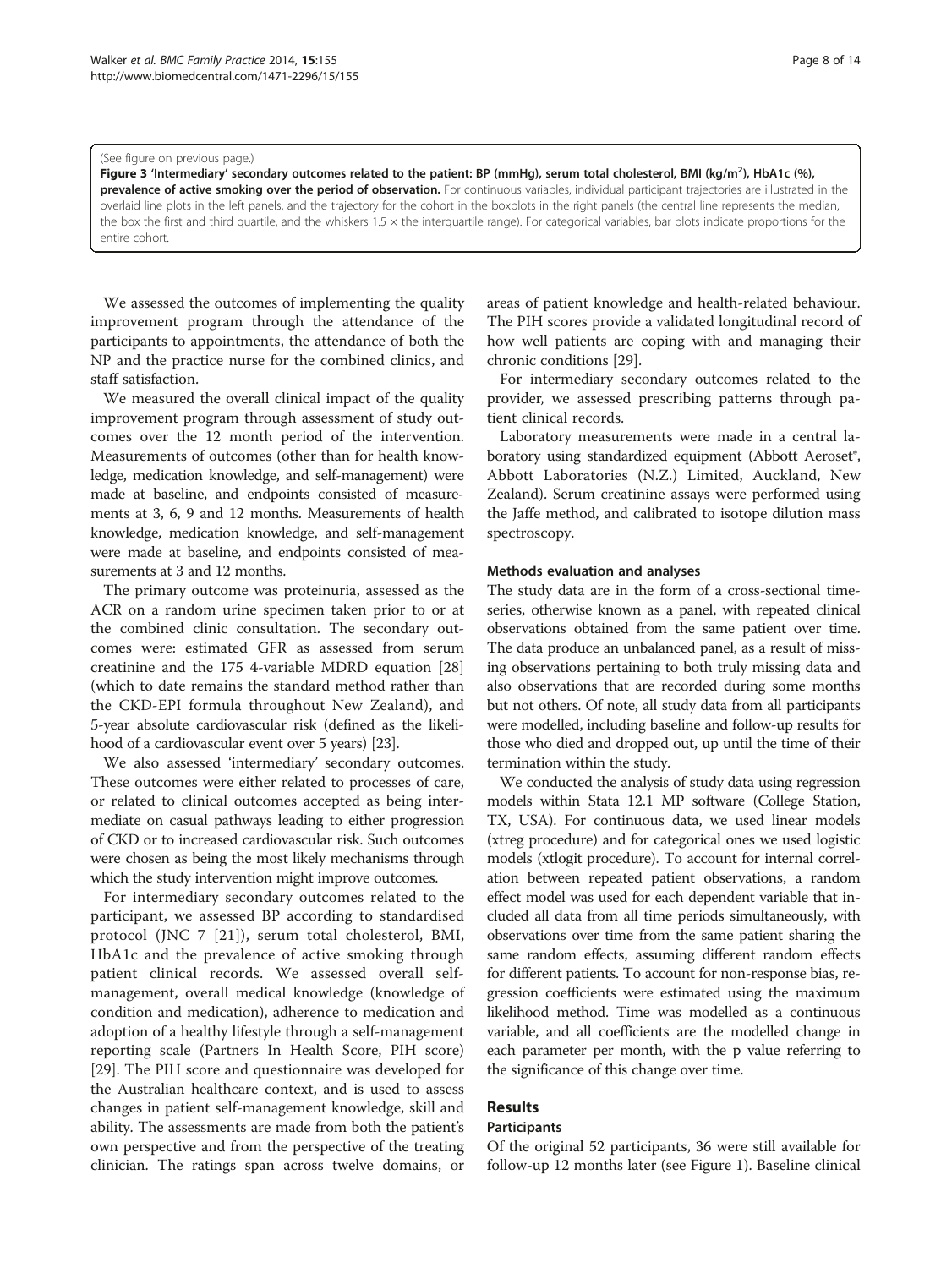Figure 4 (See legend on next page.)

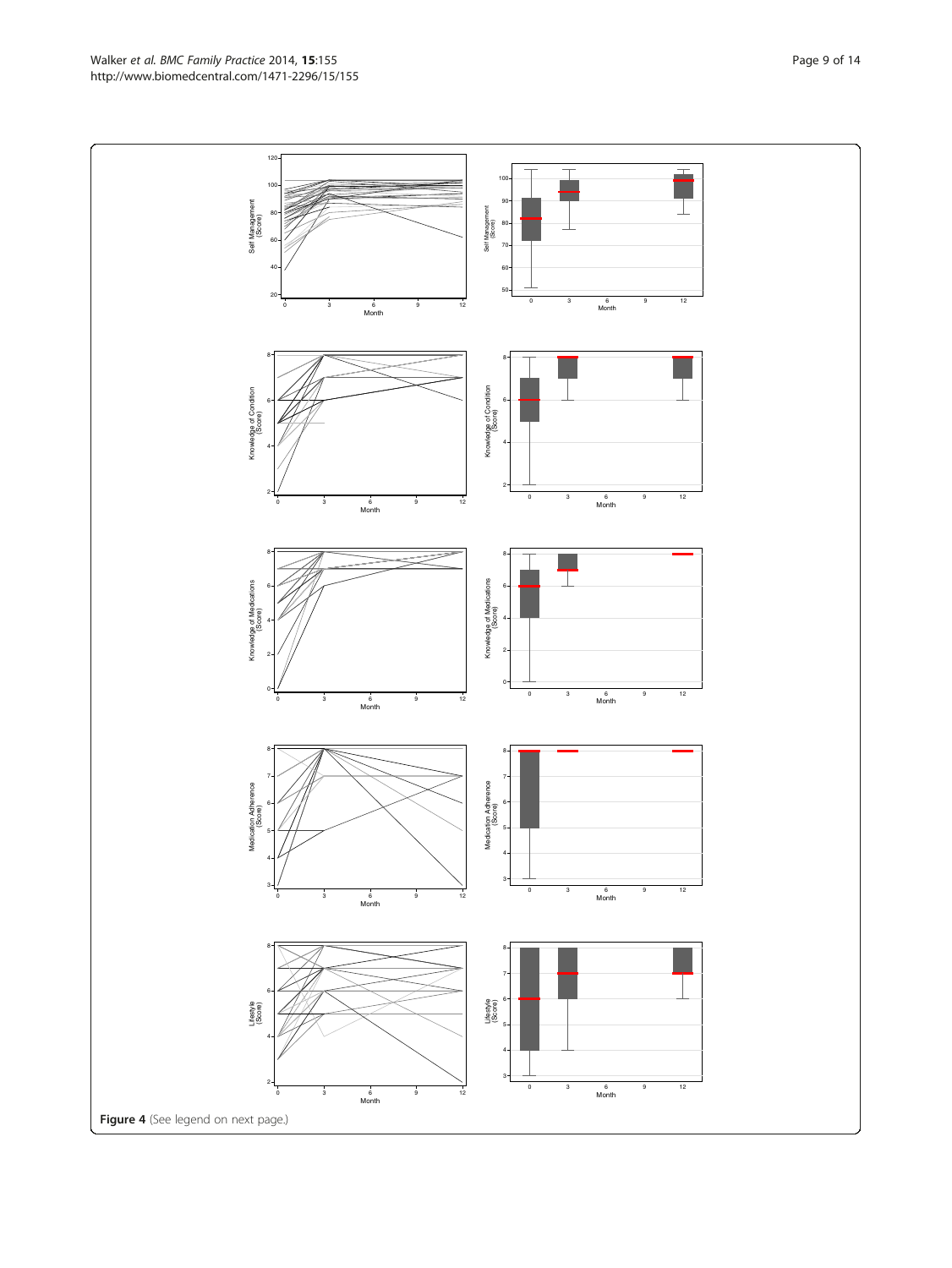#### (See figure on previous page.)

Figure 4 'Intermediary' secondary outcomes related to the patient: self-management, medical knowledge (knowledge of condition and medication), adherence to medication, and adoption of a healthy lifestyle over the period of observation. Individual participant trajectories are illustrated in the overlaid line plots in the left panels, and the trajectory for the cohort in the boxplots in the right panels (the central line represents the median, the box the first and third quartile, and the whiskers  $1.5 \times$  the interquartile range).

characteristics of participants are provided in Table [1](#page-3-0), and details of their total chronic medical illness burden in Additional file [1](#page-12-0): Table S1. Socio-economic status of participants is described in Table [2](#page-4-0), and illustrates the high level of deprivation with 84% of participants living in the 9 or  $10<sup>th</sup>$  decile.

#### Course and success in implementation of intervention

Attendance of both the NP and the practice nurse was required as an integral component of the study intervention, and was 100% for the combined clinics. Staff satisfaction was surveyed as a routine part of clinical operations at the primary care practices, and was reported as high for all practice nurses and GPs involved in this initiative. All patients who were lost to follow up either died, withdrew due to severe intercurrent illness (one stroke, one myocardial infarction), or moved out of the district. 'Did not attend' rates were less than 5% for all participants remaining eligible over the entire period of observation.

### **Outcomes**

Results of regression modelling and rank sum testing for study outcomes are provided in detail in Table [3](#page-4-0).

There was a significant change in the primary outcome, ACR, over the course of the study, amounting to an average decrease of −6.75 mg/mmol per month over the period of observation. There were also significant changes in the secondary outcomes. There was a significance decrease in estimated GFR of −0.3 mL/min/  $1.73$  m<sup>2</sup> per month, indicating that progression of CKD was still occurring within the study cohort amounting to a loss of 3–4 mL/min/1.73 m<sup>2</sup> per annum. There was a significant decrease in the 5 year absolute cardiovascular risk by −0.2% per month. Changes in these primary and secondary outcomes are illustrated in Figure [2.](#page-5-0)

There were significant changes in intermediary secondary outcomes related to the participant. Blood pressure decreased significantly over the course of the study, with a median baseline measurement of 150/90 and a corresponding 12 month measurement of 132/ 76. Serum total cholesterol and HbA1c also decreased significantly, with median baseline measurements of 5.25 mmol/L and 8.75%, respectively, and corresponding 12 month measurements of 4.6 mmol/L and 7.55%, respectively. Adherence to lifestyle advice improved, with a significant decrease of active smoking from 35% to 10%, although there was no significant change in BMI. Self-management significantly improved across

all relevant domains, with an increase in median overall self-management score from 82 to 99 over the period of observation. These changes are illustrated in Figures [3](#page-7-0), 4 and [5](#page-10-0). There were significant changes in intermediary second-

ary outcomes related to the provider. The prescription of ACEi/ARBs, aspirin and lipid lowering medications, increased significantly to 97%, 86%, and 80% respectively. The mean number of prescribed anti-hypertensives increased significantly from 2 to 3.

# **Discussion**

This report evaluates a primary care based intervention for CKD patients at high risk of CKD progression. The intervention utilized the nephrology NP within this setting to improve risk factors for progression of CKD. The baseline data for this group of participants indicated sub-optimal management for an extended period of time, with clinical care and outcomes that were not meeting customary targets suggested in clinical practice guidelines. Such characteristics define a common, problematic group of patients, both within New Zealand and internationally. One study from the United Kingdom typifies this experience, with only a fifth of those with diabetes and CKD having a BP of 130/80 mmHg or less, and fewer than half on angiotensin-converting-enzyme inhibitor or angiotensinreceptor blocker [[30](#page-13-0)]. Similar findings have been reported from the United States [\[31\]](#page-13-0).

This study supports the feasibility and potential effectiveness of an integrated model of care for management of CKD. During the course of the nurse-led intervention there was improved control of accepted risk factors for progression of CKD. Patient adherence to medication and lifestyle advice both improved over the duration of the intervention, indicating that high risk patients are sometimes willing to engage in lifestyle modifications when afforded adequate support and education about management of their condition, combined with empowerment through improved self-management skills.

Several other studies have shown similar success. An algorithm-based, primary care disease-management programme for patients with CKD in the United Kingdom also associated with better control of BP, lower serum cholesterol, and reduced the rate of kidney function loss supporting the notion of a community based model of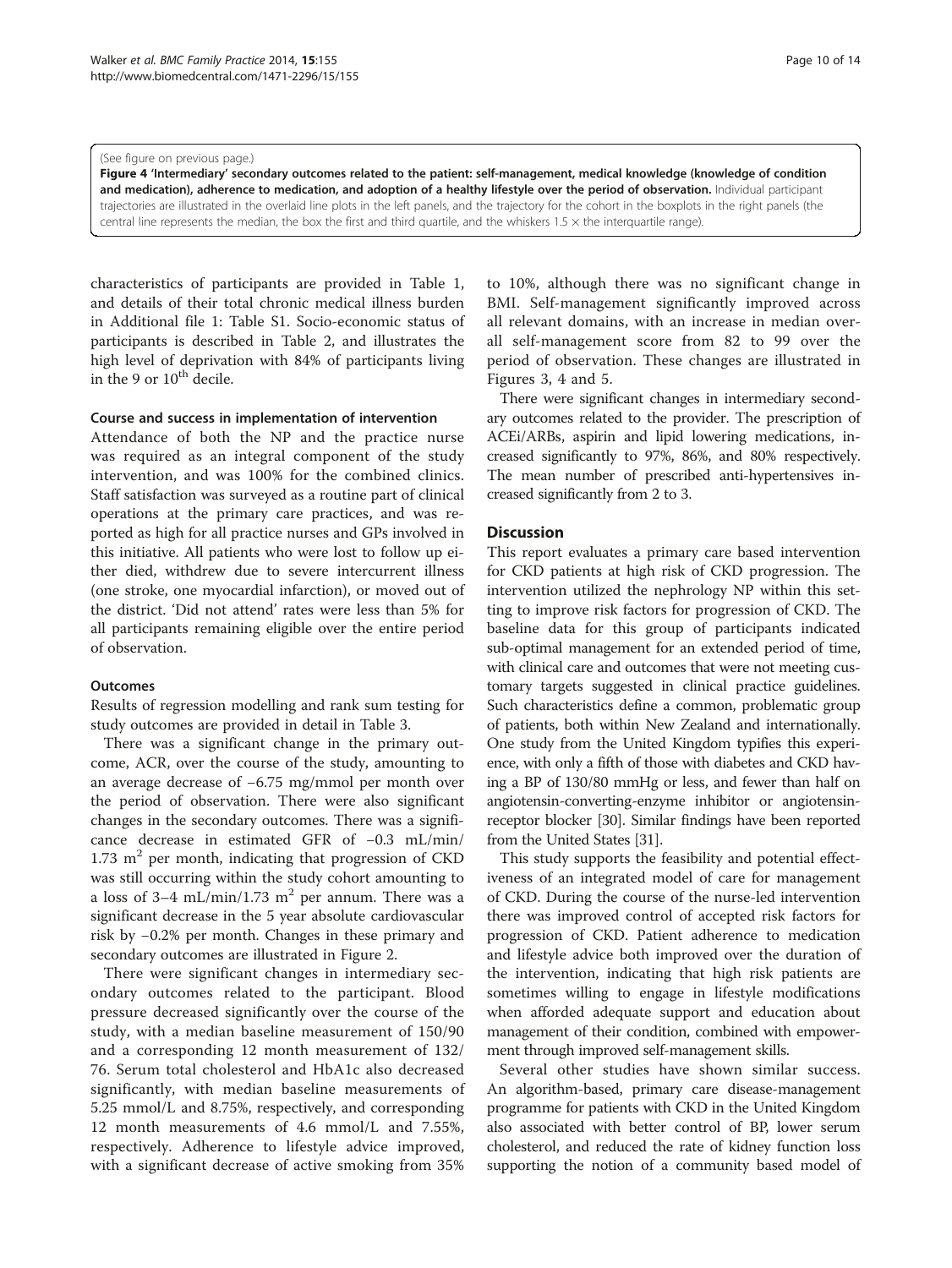<span id="page-10-0"></span>

continuous variables, individual participant trajectories are illustrated in the overlaid line plots in the left panels, and the trajectory for the cohort in the boxplots in the right panels (the central line represents the median, the box the first and third quartile, and the whiskers  $1.5 \times$  the interquartile range). For categorical variables, bar plots indicate proportions for the entire cohort.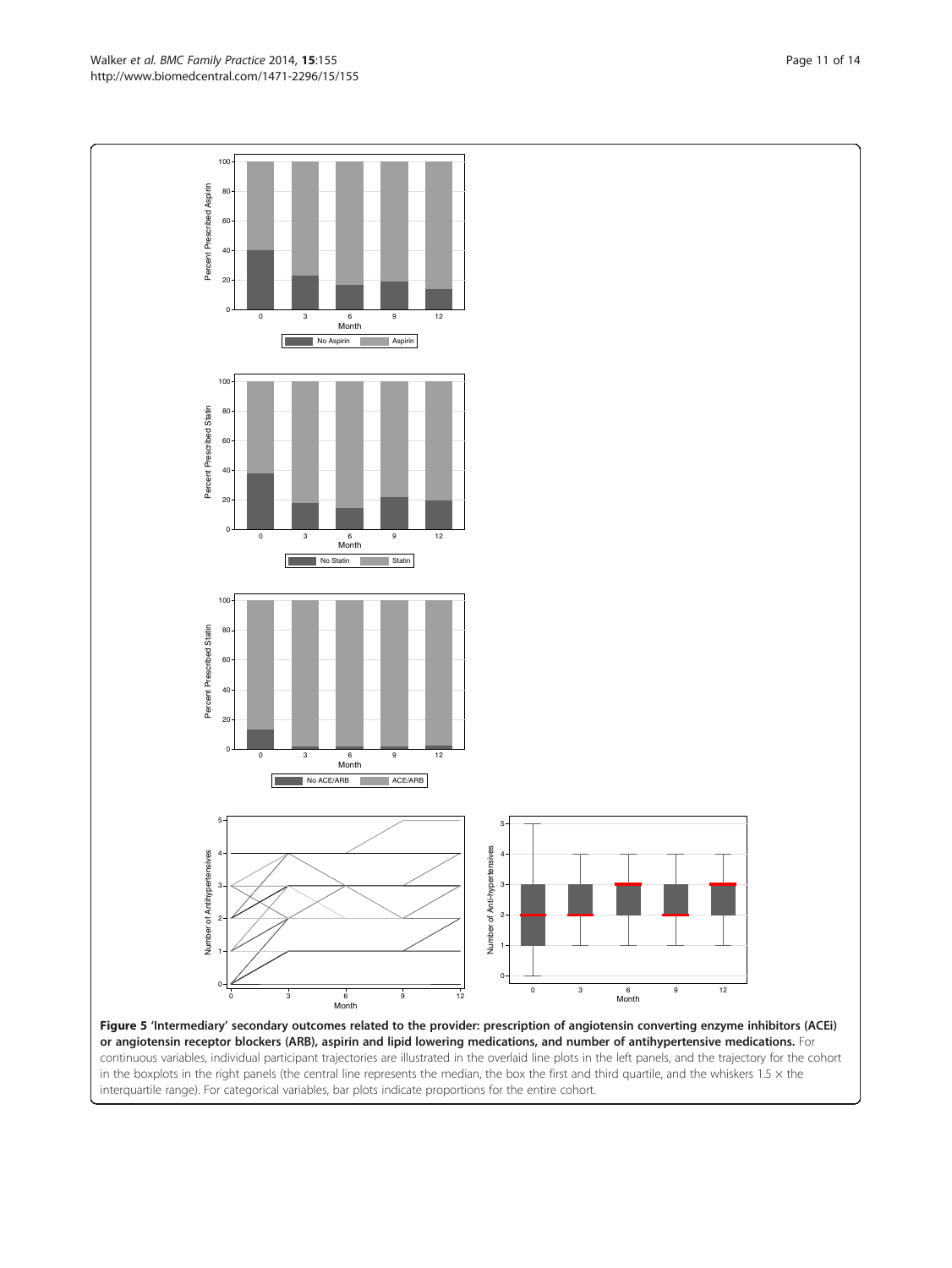care as being both efficacious and cost-effective [\[32](#page-13-0)]. A community based (but not primary care based) initiative within New Zealand has also reported similar results in this population, with improvements in both renal and cardiac endpoints [[33](#page-13-0)]. A RCT involving intensified NP involvement reduced the decline in kidney function and improved renal outcomes in patients with prevalent CKD over a sustained follow-up period [[13](#page-13-0)].

The intervention described in this study involved collaboration between the regional secondary nephrology service and primary care practices. The nephrology NP worked primarily with practice nurses in the GP practices, with liaison with GPs as required. Interactions between these clinicians allowed for education around best practice and evidence-based management of CKD, and provided opportunities for learning through case reviews. This collaborative model also had the effect of enhancing the currently limited linkages between these primary care practices and the secondary nephrology service in the region.

There is no study in the literature that can be used to determine effect size between improved self-management and improved clinical outcomes. Other studies have assessed self-management as an outcome in itself, but only two have assessed effect on patient-centred outcomes such as HRQoL [\[34,35](#page-13-0)]. Ours is the first to have assessed effect on clinical outcomes. One could question the clinical significance of the small improvement in self-management that we observed in this study, although we note that as with other studies that there is sustained improvement of clinical markers over time, suggesting a sustained and long-term effect that might persist and even increase beyond the period of observation in this study [[13](#page-13-0)]. The improvement in clinical outcomes observed in this study are small but significant. For instance, although the decrease in the 5 year absolute cardiovascular risk seems small at −0.2% per month, this is equivalent to a 1.2% annual decrease in the risk of a cardiovascular event for this study sample. This effect should be considered in the light of the global burden of diabetic patients with CKD, which is the primary diagnosis causing kidney disease in 20–40% of people starting treatment for ESKD [[36](#page-13-0)]. The rates of progression of newly diagnosed type 2 diabetics between the stages of normoalbuminuria, microalbuminuria, macroalbuminuria and kidney failure are 2–3% per year, as evidences in the United Kingdom Prospective Diabetes Study [[37](#page-13-0)]. The annual mortality rate in this population is approximately 7% [\[38\]](#page-13-0), and at least 50% of these deaths will be cardiovascular in nature. As such, a seemingly small 1-2% annual decrease in the risk of cardiovascular morbidity and mortality has the potential to avert many life-years lost, and many health-dollars spent.

The total cost of the pilot was \$160,000 over two years, this included; NP and practice nurse release time,

payment for GP's and nurses to attend regular planning meetings, patient transport, blood tests, administration costs, clinical and electronic equipment and support, printing and development of resources, administration and reporting time. A large proportion of the cost was used in planning the pilot in the six months prior. Further studies should provide more detailed cost benefit analysis.

The success of the intervention suggests a goal for secondary nephrology services, in using their expertise to up-skill primary care clinicians to better manage CKD. There are several ways in which primary care practices can limit the growth of ESKD. Most importantly, practices can better screen their patient populations to identify those at different levels of risk, and work to apply evidence-based medicine to improve risk factor management amongst those with CKD. There are several major financial barriers to the scaling and implementation of programs such as the intervention in this study. The main ones relate to the impact on primary health care clinicians' work, and the corresponding impact for nephrology NPs who spend time away from their customary duties in secondary care. Self-management education should be included in all aspects of primary care and CKD management as they have proven successful in improving adherence outcomes in other chronic conditions [[39,40](#page-13-0)].

As a pilot intervention, this nurse-led intervention has potential to limit growth of expensive renal replacement therapy programmes. However, it was supported on a time-limited basis by the New Zealand Ministry of Health, with funding primarily to allow deployment of a clinical resource, the nephrology NP, from secondary into primary care. The service was therefore free to the patients enrolled in the intervention, which we assume contributed to their compliance with the requirements of the programme. The feasibility of reproducing this pilot on a larger scale with an economic benefit would need to be further explored in future research. Making publicly subsidized funding of primary care contingent on clinical outcomes for practice populations may be required to incentivize adoption of different clinical activities. Financial incentive schemes employed in the United Kingdom have been shown to potentially contribute to the reduction in health inequalities in deprived areas [\[41\]](#page-13-0).

There are several limitations of study design. Firstly, this study is a quality improvement initiative rather than a randomized controlled trial, with no comparator group or clinical data from the period prior to the intervention. As such, there is risk of bias and confounding, and no absolute certainty that the improvements were the direct results of the intervention. It is possible that they arose due to a separate and unrecognized co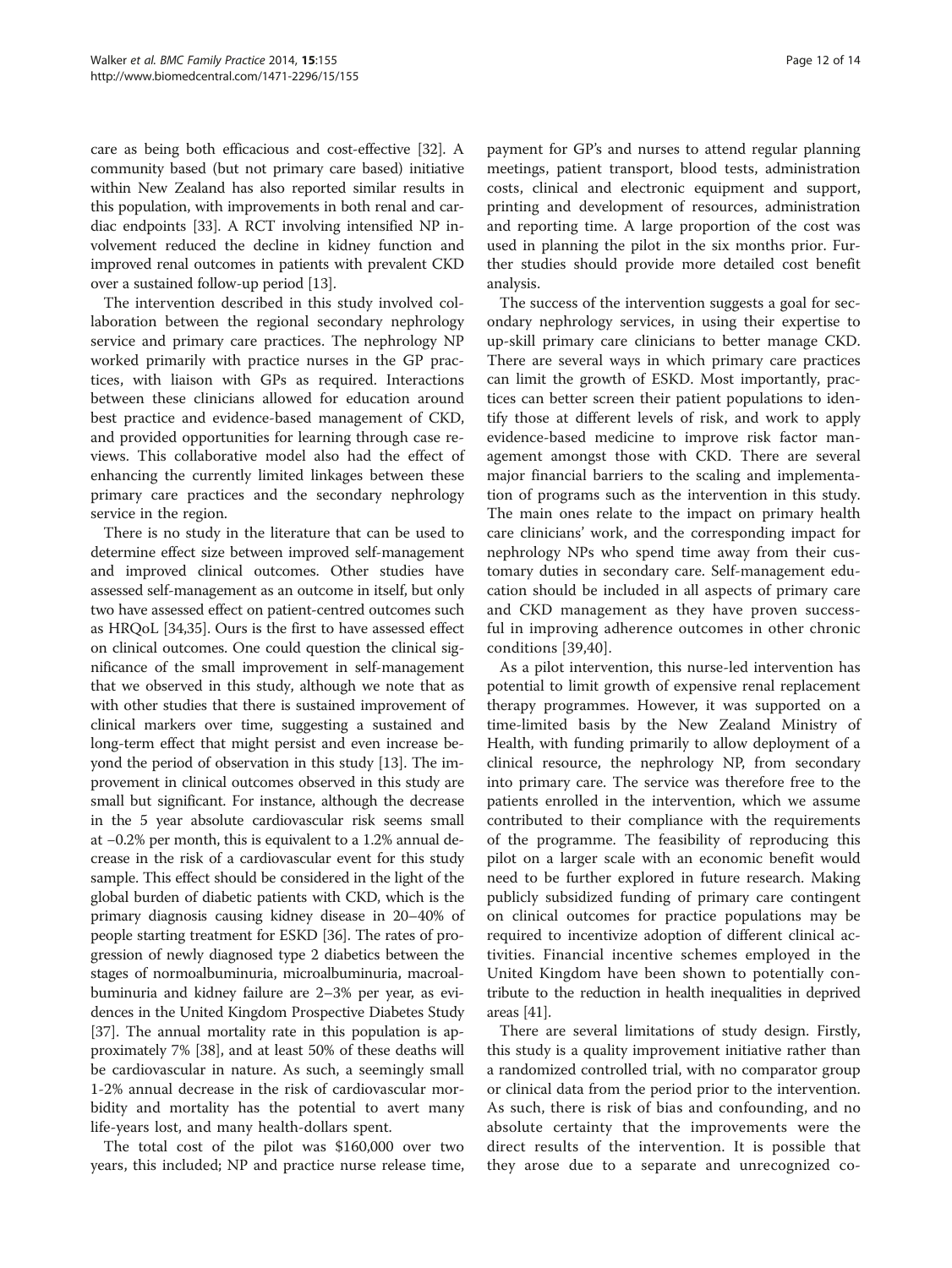<span id="page-12-0"></span>intervention. It is also plausible that the improvements arose from "regression to the mean" in our study sample, which can occur when subjects are selected with outcome measures at the extremes of a given distribution. In this situation, the measures will tend to be closer to the centre of the distribution on subsequent measurements, which can often be incorrectly inferred as being an improvement in response to an intervention. The sampling frame in this study (non-adherence over the prior oneyear period) reduces the risk of this occurrence, although it remains a very definite, unquantifiable limitation on the interpretation of our results. The second limitation of the study design is that it is a small-scale project, and cannot therefore be considered as proof of clinical effectiveness and cost effectiveness. Instead, the study demonstrates the feasibility of this approach and potential effectiveness. Finally, the study design did not include data collection to evaluate change in the organizational or clinical culture in primary care clinicians outside of the intervention. As such, it is not possible to evaluate whether the intervention was effective in institutionalizing a change in culture towards quality improvement in CKD care [\[42](#page-13-0)].

There are several limitations of study analyses that should also be acknowledged. Firstly, these were not performed in a way that allowed for causal inference, which would be the required approach to answer questions such as "did changes in proteinuria result from greater prescription of medication, or rather the improved compliance of said medication?". Such analyses may be possible using various structural modelling approaches, and will be considered further in the future. Secondly, analyses assume linear relationships over time, a prosaic approach to improve comprehensibility of the statistical models. The analyses cannot, however, address any non-linear relationships that might have occurred over the period of observation. For instance, the changes in many study variables show a pronounced early improvement, with some "rebound" at a later time. Notwithstanding, the models in this study do provide an indication of the overall effect of the intervention over the course of the study, and strongly suggest that the benefits observed over 3 months were sustained to a significant degree during the remainder of the 12 months follow-up. Future studies are planned to identify co-morbidities within the source population of our study sample, to compare multi-morbidity between the groups.

# Conclusions

This study demonstrates that a model of specialist nephrology NP led clinics with primary care clinicians is feasible and may improve risk factors for progression of CKD and cardiovascular death. The cost of implementing such as program a wider basis would be considerable, although costs maybe offset in the long-term if the future burden of ESKD is reduced. Notwithstanding, a collaborative approach to primary and secondary care may be an effective way to manage high risk patients with CKD in the primary care setting. The results of this study call for definitive studies to definitively determine the effectiveness and costs of this intervention in a controlled study on a wider scale.

# Additional file

[Additional file 1: Table S1.](http://www.biomedcentral.com/content/supplementary/1471-2296-15-155-S1.doc) Total chronic medical illness burden of participants, as defined by the Cumulative Index Rating Scale (CIRS) score.

# Competing interests

Mark R Marshall is an employee of Baxter Healthcare Limited, as the Director of Medical Affairs Asia-Pacific (Renal). The other authors declare that they have no competing interests.

# Authors' contributions

RW carried out the design and implementation of the study, collected data and drafted the manuscript. MM performed the statistical analysis and drafted the manuscript. NP helped to draft the manuscript. All authors read and approved the final manuscript.

# Acknowledgements

The authors would like to acknowledge the Ministry of Health for the financial assistance and for initiating the study as part of the national CKD pilots. We thank both primary care practices, both management and clinicians, for supporting this study, as well as the patients who participated in the study. We are grateful to the nephrology and diabetes services for their leadership, guidance and support.

#### Author details

<sup>1</sup> Hawkes Bay District Health Board, Hastings, New Zealand. <sup>2</sup>Sydney School of Public Health, Sydney Medical School, University of Sydney, Sydney, Australia. <sup>3</sup>Counties Manukau District Health Board, Auckland, New Zealand. <sup>4</sup>Faculty of Medical and Health Sciences, University of Auckland, Auckland, New Zealand. 5 Sector Capability and Implementation, Ministry of Health, Wellington, New Zealand.

#### Received: 28 April 2014 Accepted: 16 September 2014 Published: 20 September 2014

#### References

- 1. Ashton T, Marshall MR: The organization and financing of dialysis and kidney transplantation services in New Zealand. Int J Health Care Finance Econ 2007, 7(4):233–252.
- 2. Kerr M, Bray B, Medcalf J, O'Donoghue DJ, Matthews B: Estimating the financial cost of chronic kidney disease to the NHS in England. Nephrol Dial Transplant 2012, 27(Suppl 3):iii73–iii80.
- 3. Wheeler DC, Becker GJ: Summary of KDIGO guideline: what do we really know about management of blood pressure in patients with chronic kidney disease? Kidney Int 2013, 83(3):377–383.
- 4. Hahr AJ, Molitch ME: Diabetes, cardiovascular risk and nephropathy. Cardiol Clin 2010, 28(3):467–475.
- 5. Gerstein HC, Mann JF, Yi Q, Zinman B, Dinneen SF, Hoogwerf B, Hallé JP, Young J, Rashkow A, Joyce C: Albuminuria and risk of cardiovascular events, death, and heart failure in diabetic and nondiabetic individuals. JAMA 2001, 286(4):421–426.
- 6. Go AS, Chertow GM, Fan D, McCulloch CE, Hsu C-y: Chronic kidney disease and the risks of death, cardiovascular events, and hospitalization.  $N$  Engl J Med 2004, 351(13):1296-1305
- 7. Grace B, Hurst K, McDonald SP: Stock and flow. In ANZDATA Registry Report 2010. Edited by Hurst K, McDonald SP. Adelaide, South Australia: ANZDATA Registry; 2012.